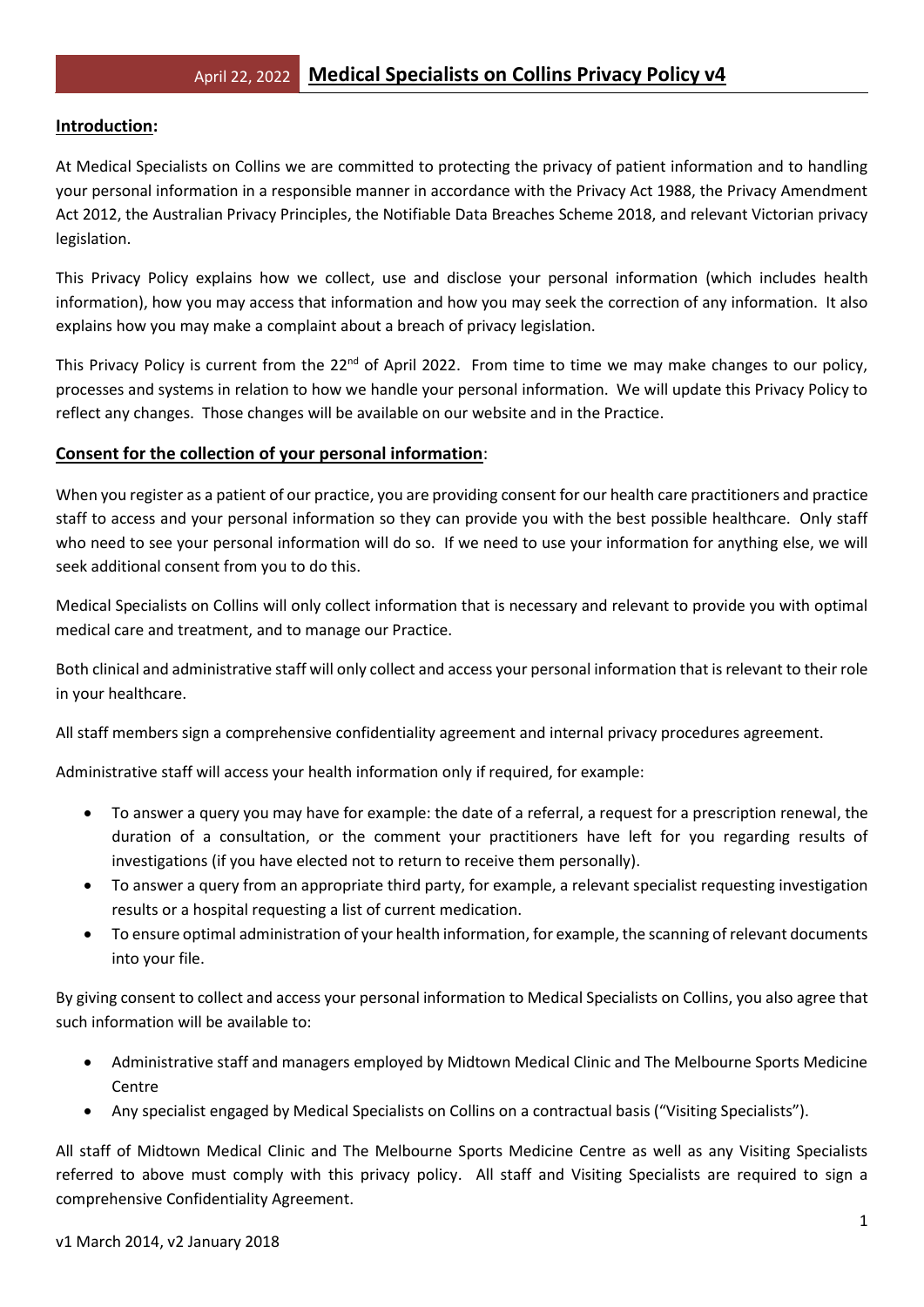The staff of Medical Specialists on Collins will seek additional consent from you if the personal information collected is to be used for any other purpose.

## **The collection and holding of your personal information**:

Our practice will need to collect your personal information to provide healthcare services to you. Our main purpose for collecting, using, holding and sharing your personal information is to manage your health. We also use it for directly related business activities, such as financial claims and payments, practice audits and accreditation, and business processes, for example staff training.

The information we will collect about you includes:

- Name, date of birth, address and contact details
- Medicare number (where available, for identification and claiming purposes)
- Healthcare identifiers
- Medical information including medical history, medications, allergies, adverse events, immunisations, social history, family history and risk factors
- Health fund details
- Ethnicity
- Emergency contact and next of kin

You do have the right to deal with us anonymously or under a pseudonym unless it is impractical for us to do so or unless we are required or authorised by law to only deal with identified individuals.

#### **How do we collect your personal information?**

We collect information in various ways including:

- 1. The collection by practice staff of your personal and demographic information when you phone our clinic to arrange an appointment or when you book online.
- 2. The collection by practice staff of more detailed personal and demographic information via registration when you present to the Practice for the first time or via our website's encrypted electronic registration.
- 3. The collection by our healthcare practitioners during the course of providing medical services of further personal information.
- 4. Information may also be collected by our healthcare practitioners via your My Health Record, for example a Shared Health Summary or Event Summary
- 5. We may also collect your personal information when you send us an email or SMS or telephone us, make an appointment online or communicate with us using social media.

Wherever practicable we will only collect information from you personally. However we may also need to collect information from other sources such as treating specialists, radiologists, pathologists, hospitals and other healthcare providers. In emergency situations we may also need to collect information from your relatives or friends.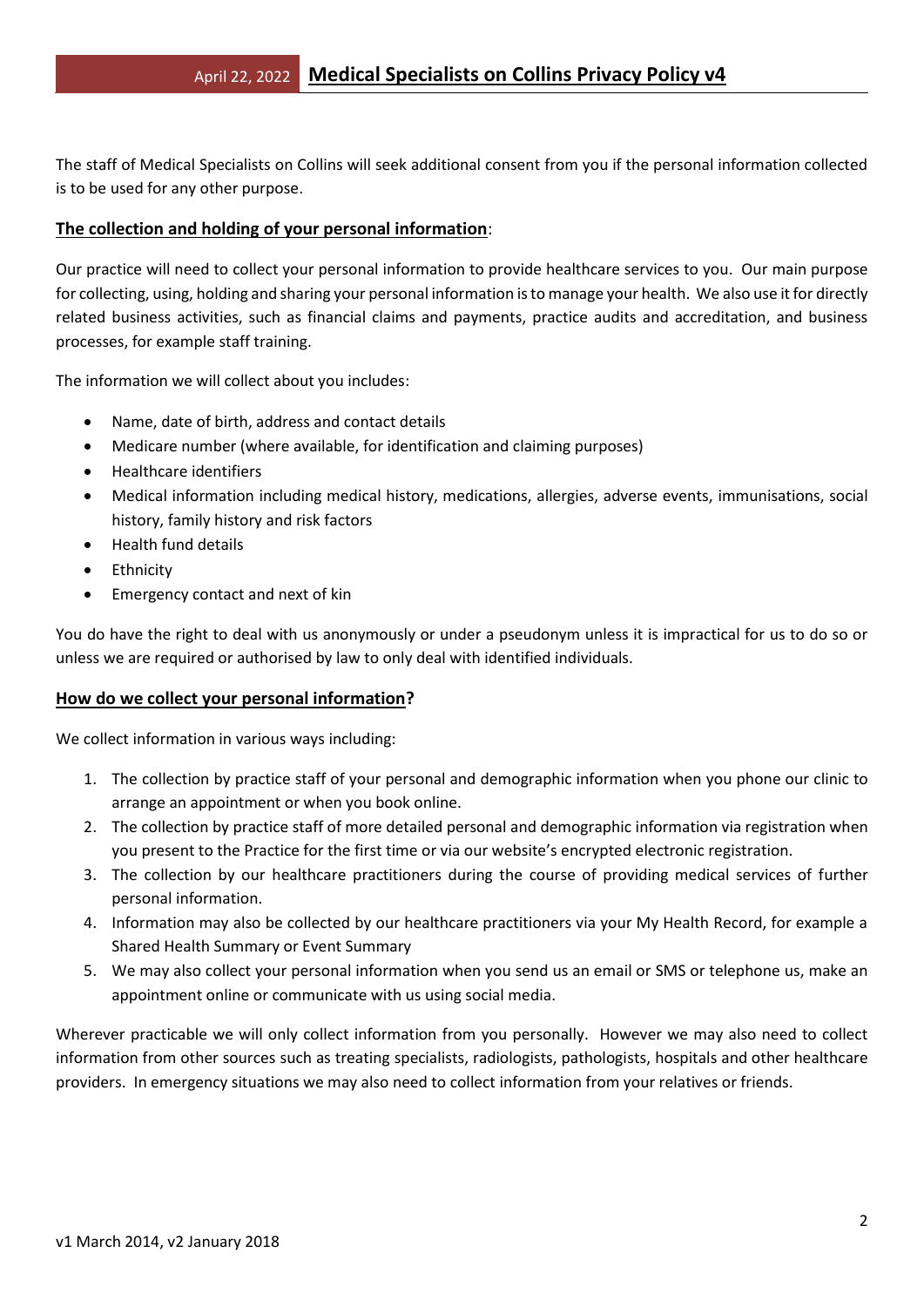### **Use and disclosure of personal information**:

We will treat your personal information as strictly private and confidential. We will only use or disclose it for purposes directly related to your care and treatment, or in ways that you would reasonably expect that we may use it for your ongoing care and treatment for example:

- With third parties who work with our practice for business purposes, such as accreditation agencies or information technology providers – these third parties are required to comply with the Australian Privacy Principles and with this policy
- With other healthcare providers
- When it is required by or authorised by law eg court subpoenas
- When it is necessary to lessen or prevent a serious threat to a patient's life, health or safety or public health or safety, or if it is impractical to obtain the patient's consent
- To assist in locating a missing person
- To establish, exercise or defend an equitable claim
- For the purpose of confidential dispute resolution process
- When there is a statutory requirement to share certain personal information for example some diseases require mandatory notification
- During the course of providing medical services through My Health Record Shared Health Summaries and Event Summaries
- De-identified data may be used for education and research purposes, or for the collection of health statistics

Only people who need access to your information will do so. Other than in the course of providing health services or as otherwise described in this policy, our practice will not share personal health information with any third party without your consent.

We will not share your health information with anyone outside Australia (unless under exceptional circumstances that are permitted by law) without your consent.

Should you complete our satisfaction survey via our website or respond to our post visit questionnaire your responses are hosted outside of Australia.

With your consent, Medical Specialists on Collins will use your personal information to send you appointment reminders, preventative health reminders or newsletters. You can opt out of these services at any time by notifying our practice in writing (see details below).

Any unsolicited patient information we receive is evaluated by our administration team, and clinical team if necessary, and decide if it should be kept, acted on or destroyed.

## **How do we store and protect your personal information?**

Your personal information may be stored at our practice in various forms:

- Electronic records
- Paper records
- Visual records such as x-rays, CT scans, photographs

Our practice stores securely and protects your personal information by: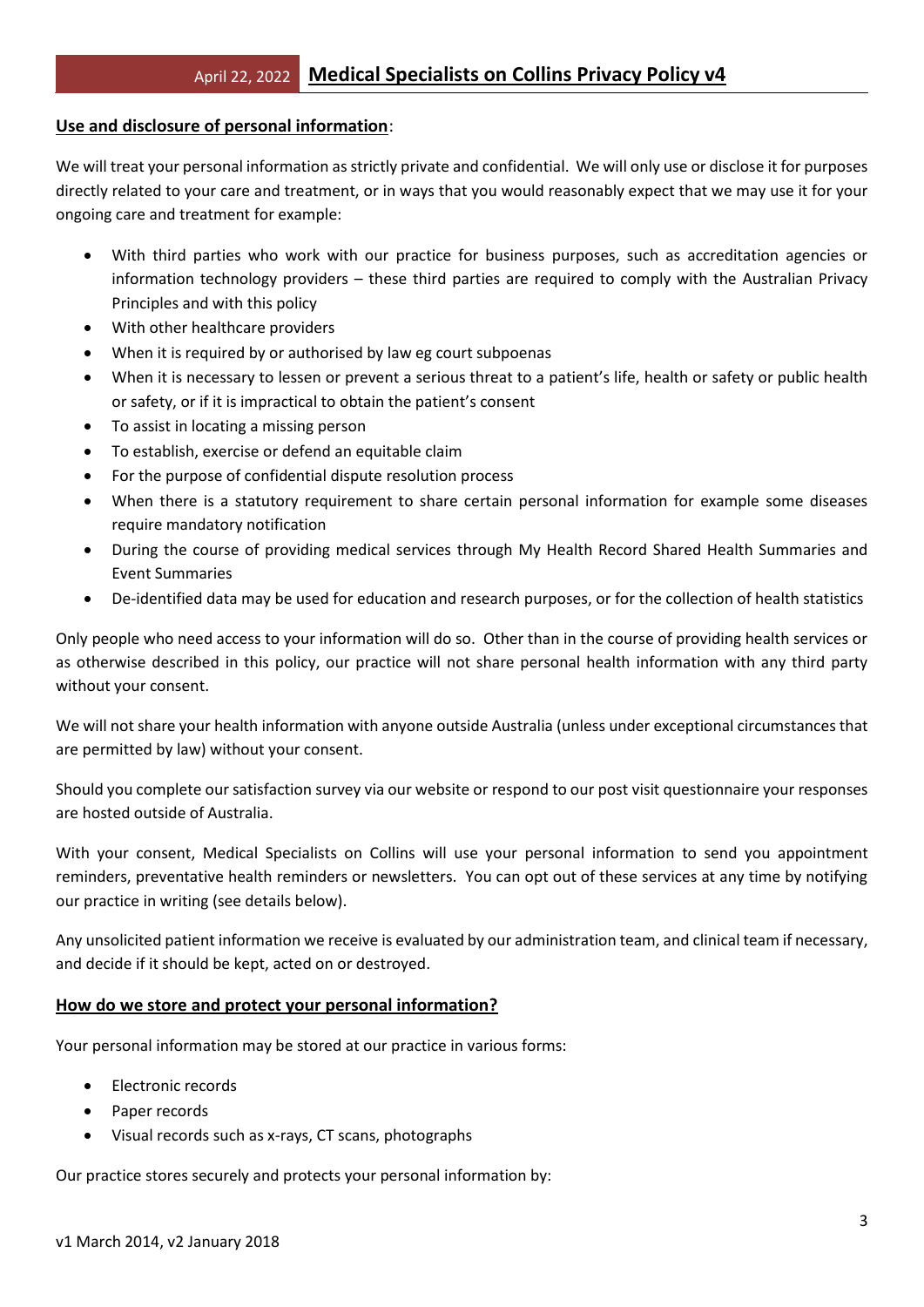- Securing our premises
- Using protected electronic information systems
- Adhering to strict password and access policies
- Having all staff and contractors sign confidentiality, privacy and computer security agreements (which includes the adherence to a clear screen policy)
- Providing locked facilities for the storage of any physical records
- Securely destroying documents once they have been scanned into your electronic health record
- Ensuring our information technology contractors clear all personal information from servers, back up devices, computers, printers, scanners, faxes and printers when upgrading hardware

## **How can you correct your personal information at our practice?**

We will take reasonable steps to ensure that your personal information is accurate, complete, up to date and relevant. For this purpose our staff may ask you to confirm verbally or via a check-in 'kiosk' that your contact details are correct when you attend a consultation. We request that you let us know if any of the information we hold about you is incorrect or out of date.

If you believe that the information we have about you is not accurate, complete or up to date we ask that you contact us in writing (see details below). We will advise you when the corrections have been made and will ensure such changes occur within seven (7) days of receiving your request.

### **How can you access your personal information?**

You are entitled to request access to your medical records. In most cases we will ask you to complete a Request for Medical Records form. Upon receipt of this completed form your request will be actioned. In most cases this means all health practitioners who have been involved in your care reviewing your request and authorising release of the information.

We will endeavour to complete this process within 30 days and will advise you if there is any delay and the reasons for this.

There may be a fee for the administrative costs of retrieving and providing you with copies of your medical records.

We may deny access to your medical records in certain circumstances permitted by law, for example if disclosure may cause a serious threat to your health or safety or to the health or safety of others. We will always tell you why access is denied and the options you have to respond to our decision.

## **Use of Email:**

Emailing of personal information is not a secure method of communication.

Should you however request information to be emailed to you, once we have explained the risks associated with transmitting personal information in this way and have obtained and your verbal consent, we will password protect all documents, notify you of the password verbally and email it to a verified email address. This process is a secure method and has a low privacy and security risk as per the Royal Australian College of General Practitioners: Using Email in General Practice – Guiding Principles.

We will not email your personal information without consent and password protection unless in the case of a medical emergency.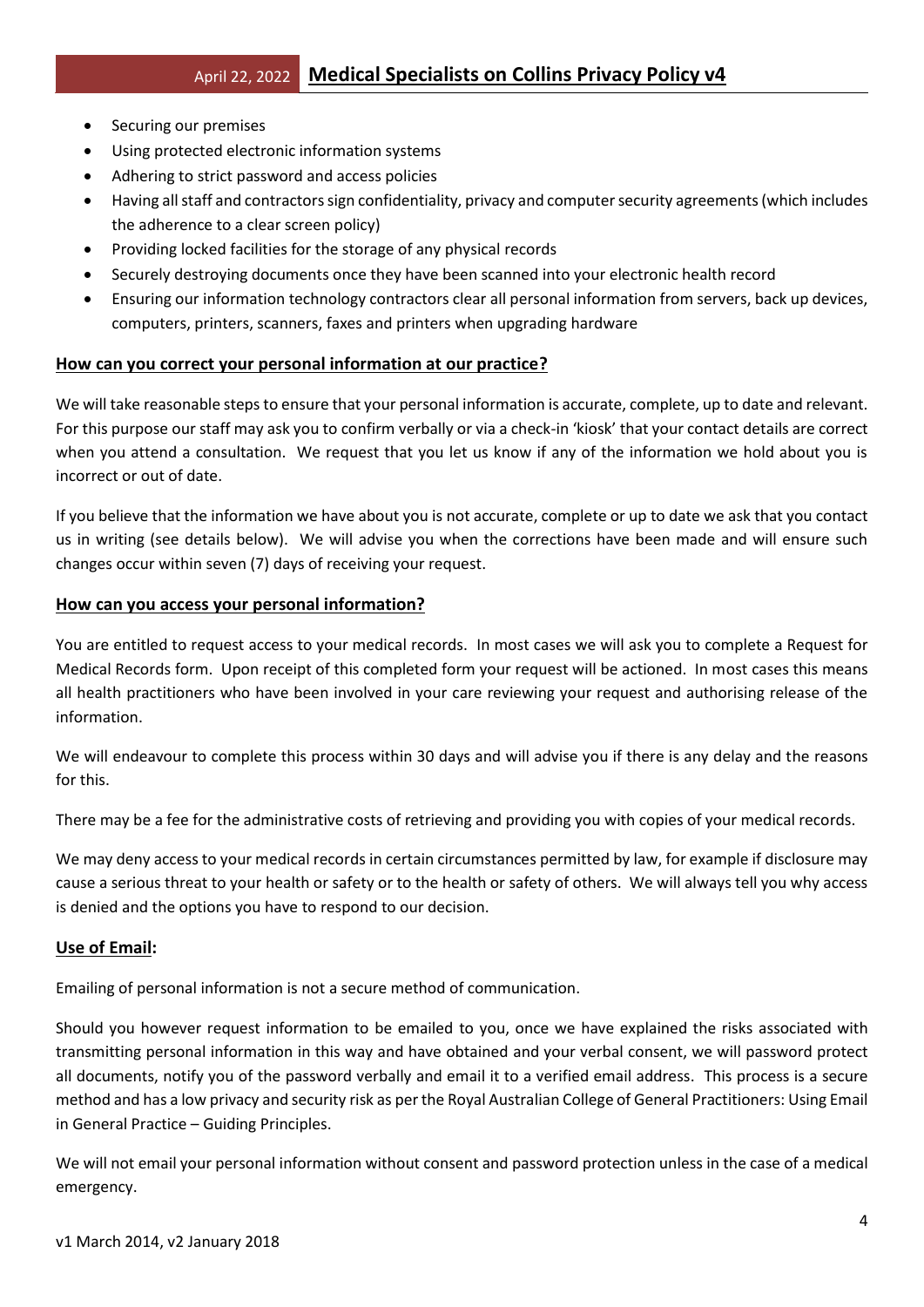We will accept personal information via email from other healthcare providers and organisations involved in the management of your health.

Only appropriate matters should be raised should you wish to communicate with us via email. For example appointment scheduling and modifications to referrals or certificates. Medical symptoms or proposed treatments should not be discussed via email.

Email communication must never be used in the case of a medical emergency.

### **Use of SMS for appointment and health:**

Appointment and health reminders will be sent via SMS. The detail of the health reminder will only be revealed to the recipient upon entering required information. You can be removed from the SMS reminder system upon request.

### **Our Business Continuity Plan:**

Medical Specialists on Collins has an extensive business continuing plan to enable the ongoing provision of healthcare in the event of any unforeseen events such as computer hardware failure. This business continuing plan includes the electronic back up and replication of your personal information. Back up data is stored onsite in a locked facility. Replicated data is hosted securely in data centres located in Melbourne and Sydney and can only be accessed by our information technology providers and authorised members of our practice team.

### **Overseas Transfer of Data:**

We will not transfer your health information to an overseas recipient unless we have your consent to do so, or we are required to do so by law or in the case of a medical emergency.

#### **A note about identifying you when you arrive at our practice:**

Our practice abides by the 5<sup>th</sup> Edition of the Royal Australian College of General Practitioners Standards for General Practice. These standards are developed with the purpose of protecting patients from harm by improving quality and safety of health services. These standards state that we **must** correctly identify you at every attendance to ensure we have arranged an appointment for the correct person and are about to deliver health care to the correct person. The standards state we **must** ask you for three approved forms of identification for example name, address and date of birth. We understand that providing these details within the vicinity of other patients may be a privacy concern. We therefore ask that if you do have any concerns you either check in using our iPad check in service or provide us with photo identification when you arrive.

#### **Privacy concerns**:

Medical Specialists on Collins takes complaints and concerns about privacy of patients' personal information seriously. If you have a complaint about the privacy of your personal information, we request that you contact us in writing. Upon receipt of a complaint we then consider the details and attempt to resolve it in accordance with our complaint handling procedures.

If you are dissatisfied with our handling of a complaint or the outcome you may make an application to the Australian Information Commissioner or the Privacy Commissioner: